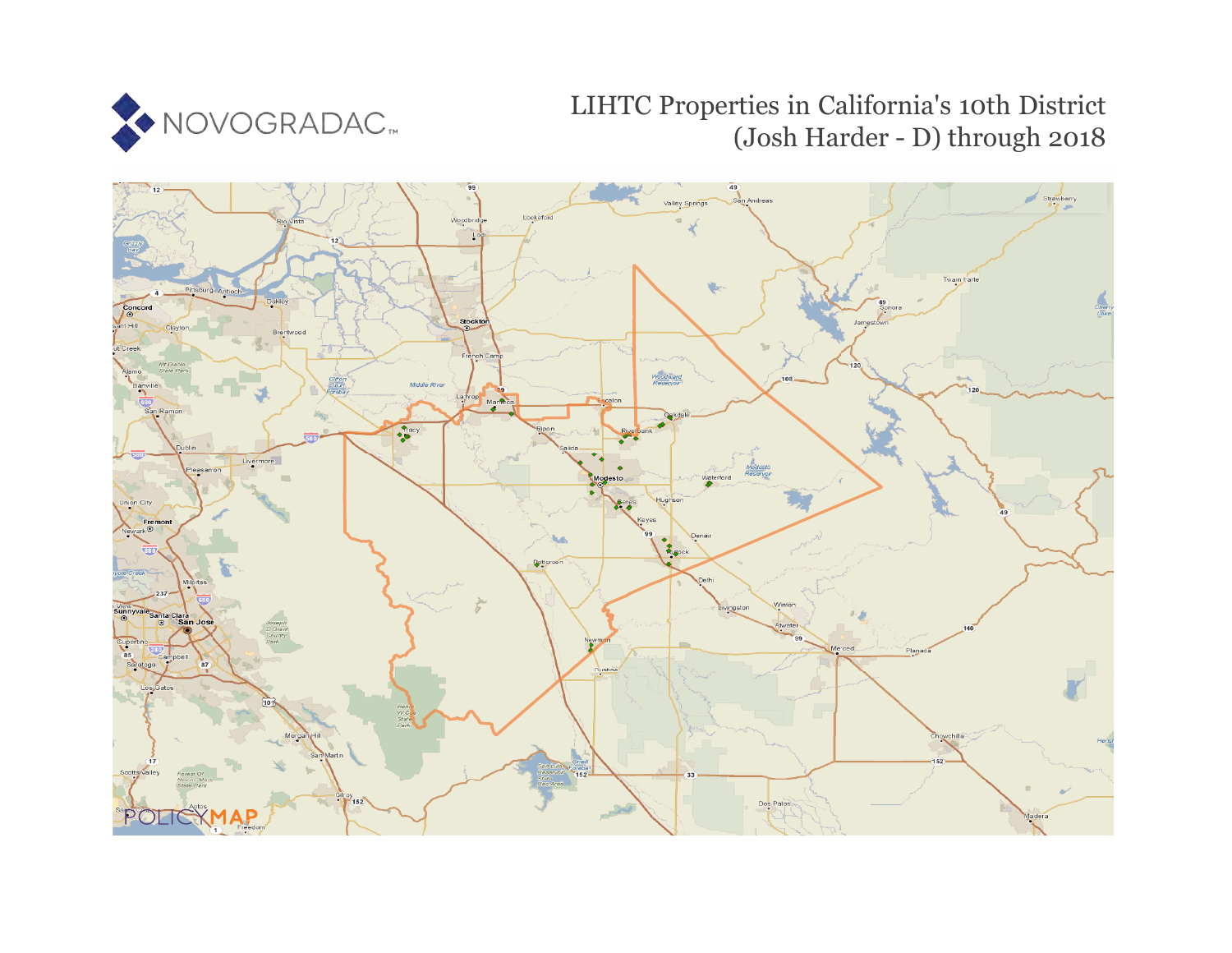## LIHTC Properties in California's 10th District Through 2018

| <b>Project Name</b>                       | <b>Address</b>                                 | City             | <b>State</b> | <b>Zip Code</b> | Nonprofit<br><b>Sponsor</b> | <b>Allocation</b><br>Year | <b>Annual</b><br><b>Allocated</b><br><b>Amount</b> | <b>Year Placed<br/>in Service</b> | <b>Construction Type</b>  | <b>Total</b><br><b>Units</b> | Low<br><b>Income</b><br><b>Units</b> | <b>Rent or</b><br><b>Income</b><br><b>Ceiling</b> | <b>Credit</b><br><b>Percentage</b> | Tax-<br><b>Exempt</b><br><b>Bond</b> | <b>HUD Multi-</b><br>Family<br><b>Financing/Rental</b><br><b>Assistance</b> |
|-------------------------------------------|------------------------------------------------|------------------|--------------|-----------------|-----------------------------|---------------------------|----------------------------------------------------|-----------------------------------|---------------------------|------------------------------|--------------------------------------|---------------------------------------------------|------------------------------------|--------------------------------------|-----------------------------------------------------------------------------|
| <b>LAKE PARK APTS</b>                     | 381W<br>HAWKEYE AVE                            | <b>TURLOCK</b>   | CA           | 95380           | $\mathbf{No}$               | 1999                      | \$175,026                                          | 1999                              | Acquisition and Rehab 104 |                              | $103\,$                              | $60\%$ AMGI                                       | $30\,\%$ present $\,$ Yes value    |                                      |                                                                             |
| <b>ALMOND TERRACE</b>                     | 2004 EVANS RD CERES                            |                  | CA           | 95307           | $\rm No$                    | 2002                      | \$428,215                                          | 2003                              | Acquisition and Rehab 46  |                              | $\bf 45$                             | 60% AMGI                                          | $70$ % present $\,$ No value       |                                      |                                                                             |
| WHITMORE OAKS<br><b>APTS</b>              | 2617 BLAKER RD CERES                           |                  | CA           | 95307           | $\rm No$                    | 2002                      | \$443,272                                          | 2003                              | <b>New Construction</b>   | 53                           | $52\,$                               | 60% AMGI                                          | $70$ % present $\,$ No value       |                                      |                                                                             |
| OAKDALE SENIOR<br><b>CENTER</b>           | 470 E A ST                                     | OAKDALE          | CA           | 95361           | $\rm No$                    | 1991                      | \$211,048                                          | 1993                              | New Construction          | 80                           | ${\bf 80}$                           | 60% AMGI                                          | 70 % present $\,$ No $\,$<br>value |                                      |                                                                             |
| PARKWOOD APTS                             | 3800 CROWELL TURLOCK<br>$\mathbf{R}\mathbf{D}$ |                  | ${\rm CA}$   | 95382           | $\rm No$                    | 1999                      | \$201,903                                          | 2000                              | Acquisition and Rehab 180 |                              | 178                                  | 60% AMGI                                          | $30\,\%$ present $\,$ Yes value    |                                      |                                                                             |
| <b>STANDIFORD</b><br><b>GARDENS</b>       | 301<br><b>STANDIFORD</b><br>AVE                | MODESTO          | CA           | 95350           | $\rm No$                    | 1999                      | \$491,503                                          | 2000                              | Acquisition and Rehab 250 |                              | 249                                  | 60% AMGI                                          | $30\,\%$ present $\,$ Yes value    |                                      |                                                                             |
| STONE PINE MEADOW                         | 229 W GRANT<br><b>LINE RD</b>                  | <b>TRACY</b>     | CA           | 95376           | $\mathbf{N}\mathbf{o}$      | 1998                      | \$271,059                                          | 2000                              | New Construction          | 72                           | 71                                   | 60% AMGI                                          | $30\,\%$ present $\,$ Yes value    |                                      |                                                                             |
| <b>WESTSIDE VILLAGE</b><br>(NEWMAN)       | 2030 PRINCE ST NEWMAN                          |                  | CA           | 95360           | $\mathbf{No}$               | 1999                      | \$101,004                                          | 2000                              | New Construction          | 40                           | 39                                   | <b>50% AMGI</b>                                   | $30\,\%$ present $\,$ Yes value    |                                      |                                                                             |
| SHERWOOD MANOR<br><b>SENIOR APTS</b>      | 733 MAZE BLVD MODESTO                          |                  | CA           | 95351           | $\mathbf{No}$               | 1992                      | \$194,156                                          | 1994                              | <b>New Construction</b>   | 38                           | 37                                   | $60\%$ AMGI                                       | $70$ % present $\,$ No value       |                                      |                                                                             |
| <b>GATEWAY VILLAGE</b><br>(MODESTO)       | 800 PARADISE<br>RD                             | <b>MODESTO</b>   | CA           | 95351           |                             | Insufficient<br>Data      | $\$0$                                              | Insufficient<br>Data              | Not Indicated             | 48                           | $\mathbf 0$                          |                                                   | Not<br>Indicated                   |                                      |                                                                             |
| RIVERVIEW GARDEN 2701 TOPEKA ST RIVERBANK |                                                |                  | CA           | 95367           |                             | 2013                      | $\$0$                                              | Insufficient<br>Data              | Not Indicated             | 41                           | $\bf{0}$                             |                                                   | Not<br>Indicated                   |                                      |                                                                             |
| <b>SUNRISE VISTA APTS</b>                 | 401 F ST                                       | <b>WATERFORD</b> | CA           | 95386           | $\rm No$                    | 1999                      | \$400,823                                          | 2001                              | New Construction          | 58                           | $57\,$                               | 60% AMGI                                          | 70 % present $\,$ No $\,$<br>value |                                      |                                                                             |
| <b>WOODSTONE APTS</b>                     | 4221 TULLY RD MODESTO                          |                  | CA           | 95356           | No                          | 2000                      | \$238,486                                          | 2001                              | <b>New Construction</b>   | 56                           | 55                                   | 60% AMGI                                          | $30\,\%$ present $\,$ Yes value    |                                      |                                                                             |

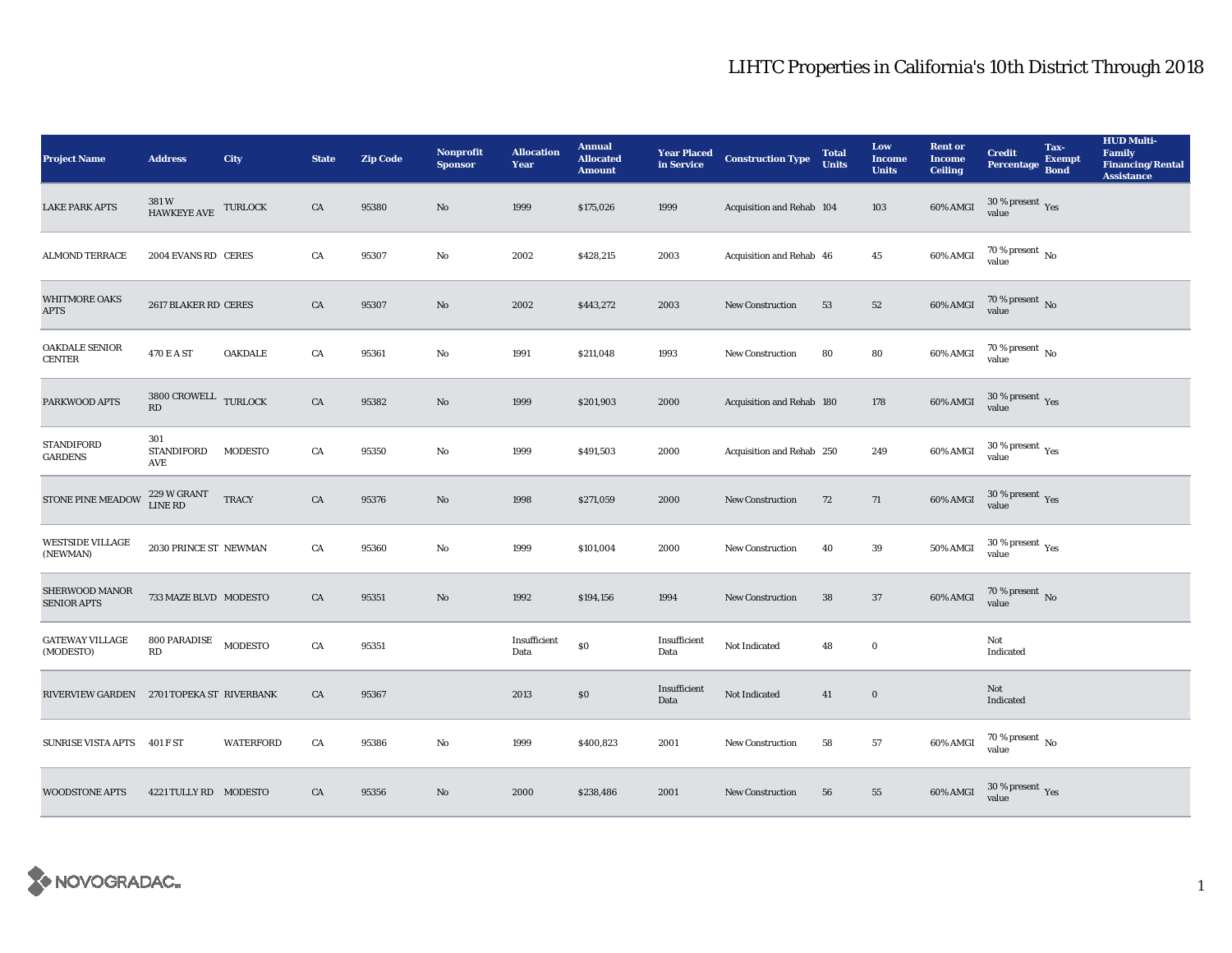## LIHTC Properties in California's 10th District Through 2018

| <b>Project Name</b>                        | <b>Address</b>                              | City             | <b>State</b> | <b>Zip Code</b> | <b>Nonprofit</b><br><b>Sponsor</b> | <b>Allocation</b><br>Year | <b>Annual</b><br><b>Allocated</b><br><b>Amount</b> |      | <b>Year Placed Construction Type</b><br>in Service | <b>Total</b><br><b>Units</b> | Low<br><b>Income</b><br><b>Units</b> | <b>Rent or</b><br><b>Income</b><br><b>Ceiling</b> | <b>Credit</b><br><b>Percentage</b> | Tax-<br><b>Exempt</b><br><b>Bond</b> | <b>HUD Multi-</b><br>Family<br><b>Financing/Rental</b><br><b>Assistance</b> |
|--------------------------------------------|---------------------------------------------|------------------|--------------|-----------------|------------------------------------|---------------------------|----------------------------------------------------|------|----------------------------------------------------|------------------------------|--------------------------------------|---------------------------------------------------|------------------------------------|--------------------------------------|-----------------------------------------------------------------------------|
| <b>LIVE OAK APTS</b>                       | $1900$ OAKDALE $\_$ MODESTO<br>RD           |                  | CA           | 95355           | No                                 | 1987                      | \$26,991                                           | 1988 | New Construction                                   | 328                          | 69                                   | <b>50% AMGI</b>                                   | 70 % present $\,$ No $\,$<br>value |                                      |                                                                             |
| <b>UNION COURT APTS</b>                    | 940 S UNION RD MANTECA                      |                  | CA           | 95337           | $\rm No$                           | 2001                      | \$241,885                                          | 2002 | Acquisition and Rehab 68                           |                              | 62                                   | 60% AMGI                                          | $30\,\%$ present $\,$ Yes value    |                                      |                                                                             |
| <b>CHERRY TREE</b><br>VILLAGE              | 139W<br><b>MINNESOTA</b><br>AVE             | <b>TURLOCK</b>   | CA           | 95382           | No                                 | 2000                      | \$642,689                                          | 2002 | <b>New Construction</b>                            | 104                          | 82                                   | 60% AMGI                                          | $70$ % present $\,$ No value       |                                      |                                                                             |
| <b>WESTERN HEIGHTS</b><br><b>APTS</b>      | 128 S WESTERN WATERFORD<br>AVE              |                  | ${\rm CA}$   | 95386           | $\rm No$                           | 1996                      | \$227,757                                          | 1997 | New Construction                                   | 40                           | ${\bf 40}$                           | 60% AMGI                                          | $70$ % present $\,$ No value       |                                      |                                                                             |
| <b>ASHWOOD VILLAGE</b><br><b>APTS</b>      | 2800W<br><b>RUMBLE RD</b>                   | <b>MODESTO</b>   | ${\rm CA}$   | 95350           | No                                 | 1997                      | \$261,340                                          | 1998 | New Construction                                   | 119                          | 119                                  | 60% AMGI                                          | $30\,\%$ present $\,$ Yes value    |                                      |                                                                             |
| <b>WILLOW POINT APTS</b>                   | <b>6050 VENHAUS</b><br><b>WAY</b>           | <b>RIVERBANK</b> | CA           | 95367           | $\mathbf{N}\mathbf{o}$             | 2004                      | \$146,380                                          | 2005 | <b>New Construction</b>                            | 25                           | 24                                   | 60% AMGI                                          | $70$ % present $_{\rm{No}}$        |                                      |                                                                             |
| <b>MOUNTAIN VIEW</b><br><b>TOWNHOMES</b>   | 377 W MT.<br><b>DIABLO</b><br><b>AVENUE</b> | <b>TRACY</b>     | CA           | 95376           | No                                 | 2015                      | \$351,435                                          | 2017 | Acquisition and Rehab 37                           |                              | 36                                   | 60% AMGI                                          | 70 % present<br>value              |                                      | $\mathbf{N}\mathbf{o}$                                                      |
| <b>TOWER PARK SENIOR</b><br><b>HOUSING</b> | 701 17TH<br><b>STREET</b>                   | <b>MODESTO</b>   | CA           | 95354           | Yes                                | 2014                      | \$955,171                                          | 2017 | New Construction                                   | 50                           | 49                                   | 60% AMGI                                          | $70$ % present $\,$ No value       |                                      | $\rm No$                                                                    |
| <b>OAKRIDGE APTS</b>                       | 10 WILLOWOOD $\,$ OAKDALE<br>DR             |                  | ${\rm CA}$   | 95361           |                                    | 2010                      | \$154,863                                          | 2010 | Acquisition and Rehab 41                           |                              | 40                                   | 60% AMGI                                          | $30\,\%$ present $\,$ Yes value    |                                      |                                                                             |
| <b>CRANE TERRACE APTS</b>                  | 1318 E CANAL<br>DR                          | <b>TURLOCK</b>   | CA           | 95380           | No                                 | 2004                      | \$416,467                                          | 2006 | <b>New Construction</b>                            | 44                           | 43                                   | 60% AMGI                                          | $70\,\%$ present $\,$ No value     |                                      |                                                                             |
| RIVERBANK FAMILY<br><b>APTS</b>            | 3952<br>PATTERSON RD                        | <b>RIVERBANK</b> | ${\rm CA}$   | 95367           | No                                 | 2008                      | \$1,219,847                                        | 2010 | New Construction                                   | 65                           | $\bf{64}$                            | 60% AMGI                                          | $70\,\%$ present $_{\rm{No}}$      |                                      | $\rm No$                                                                    |
| MAGNOLIA COURT                             | <b>774 N GRANT</b><br>AVE                   | <b>MANTECA</b>   | CA           | 95336           | $\mathbf{N}\mathbf{o}$             | 2009                      | \$0                                                | 2011 | New Construction                                   | 52                           | 51                                   | 60% AMGI                                          | $70\,\%$ present $\,$ No value     |                                      |                                                                             |
| NEWMAN FAMILY<br><b>APTS</b>               | 751 DRISKELL<br>AVE                         | <b>NEWMAN</b>    | CA           | 95360           | Yes                                | 2009                      | \$954,928                                          | 2011 | <b>New Construction</b>                            | 68                           | 67                                   | 60% AMGI                                          | $70\,\%$ present $\,$ No value     |                                      |                                                                             |

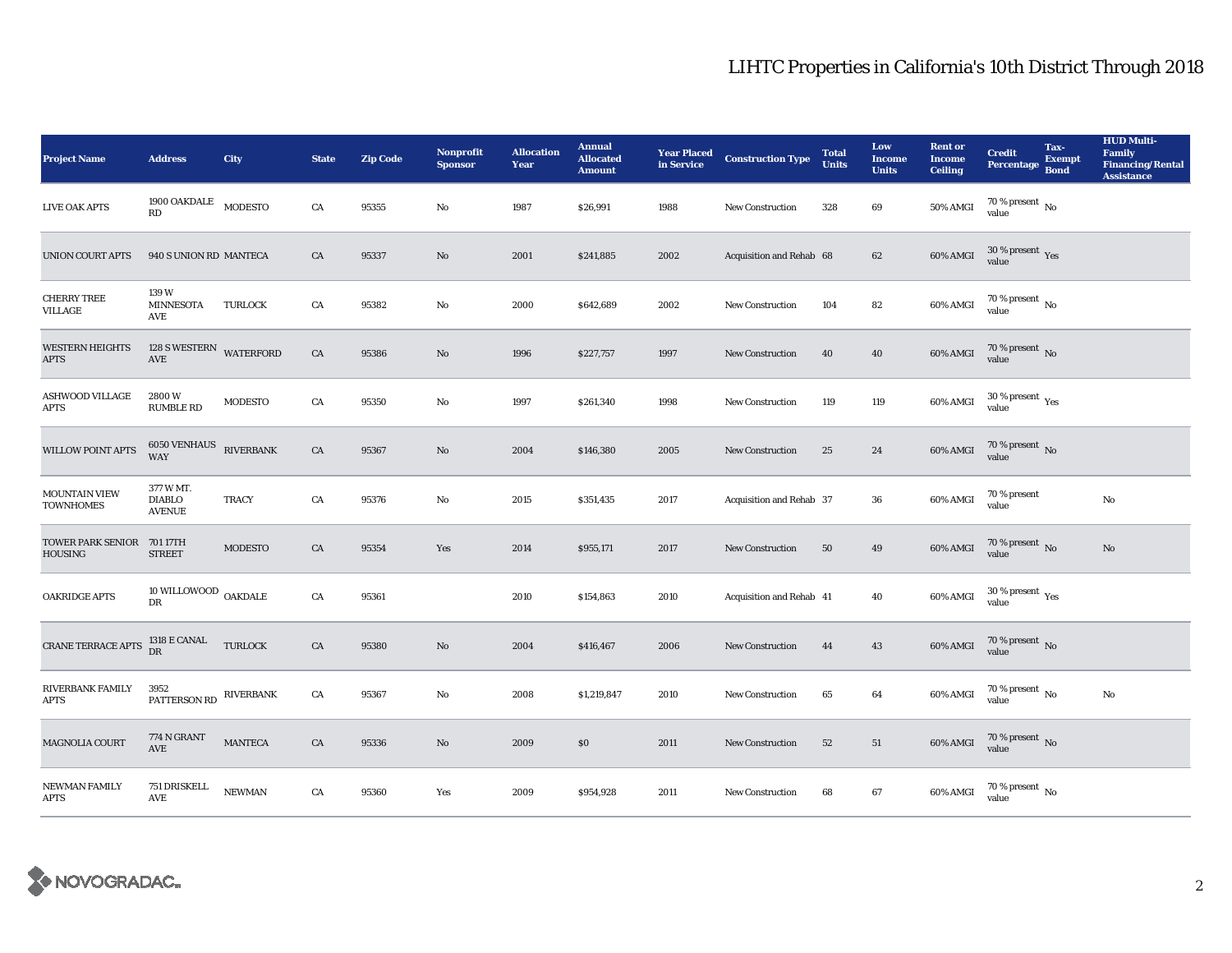## LIHTC Properties in California's 10th District Through 2018

| <b>Project Name</b>                       | <b>Address</b>                              | <b>City</b>      | <b>State</b> | <b>Zip Code</b> | <b>Nonprofit</b><br><b>Sponsor</b> | <b>Allocation</b><br>Year | <b>Annual</b><br><b>Allocated</b><br><b>Amount</b> | <b>Year Placed<br/>in Service</b> | <b>Construction Type</b>  | <b>Total</b><br><b>Units</b> | Low<br><b>Income</b><br><b>Units</b> | <b>Rent or</b><br><b>Income</b><br><b>Ceiling</b> | <b>Credit</b><br>Percentage Bond        | Tax-<br><b>Exempt</b> | <b>HUD Multi-</b><br>Family<br><b>Financing/Rental</b><br><b>Assistance</b> |
|-------------------------------------------|---------------------------------------------|------------------|--------------|-----------------|------------------------------------|---------------------------|----------------------------------------------------|-----------------------------------|---------------------------|------------------------------|--------------------------------------|---------------------------------------------------|-----------------------------------------|-----------------------|-----------------------------------------------------------------------------|
| <b>BELAGIO APTS</b>                       | 1201 E<br><b>ATHERTON DR</b>                | <b>MANTECA</b>   | CA           | 95337           | No                                 | 2011                      | \$898,940                                          | 2012                              | <b>New Construction</b>   | 152                          | 152                                  | 60% AMGI                                          | $30\,\%$ present $\,$ Yes value         |                       | No                                                                          |
| <b>WATERFORD</b><br><b>GARDENS</b>        | 12313 DORSEY<br>ST                          | <b>WATERFORD</b> | ${\rm CA}$   | 95386           | Yes                                | 2010                      | \$733,900                                          | 2012                              | Acquisition and Rehab 50  |                              | 50                                   | 60% AMGI                                          | $70$ % present $\,$ No value            |                       | No                                                                          |
| <b>HERITAGE OAK</b><br><b>SENIOR APTS</b> | <b>730 OLD</b><br><b>STOCKTON RD</b>        | OAKDALE          | CA           | 95361           | Yes                                | 2011                      | \$366,476                                          | 2012                              | <b>New Construction</b>   | 50                           | 49                                   | 60% AMGI                                          | $30\,\%$ present $\,$ Yes value         |                       | $\mathbf{N}\mathbf{o}$                                                      |
| TRACY GARDEN<br><b>VILLAGE APTS</b>       | 662 E ST                                    | <b>TRACY</b>     | CA           | 95376           |                                    | 2007                      | \$265,134                                          | 2008                              | Acquisition and Rehab 88  |                              | 87                                   | 60% AMGI                                          | $30\,\%$ present $\,$ Yes value         |                       |                                                                             |
| TRACY SENIOR APTS                         | 902 W 12TH ST TRACY                         |                  | CA           | 95376           |                                    | 2005                      | \$258,295                                          | 2008                              | <b>New Construction</b>   | 50                           | 49                                   | 60% AMGI                                          | $30\,\%$ present $\,$ Yes value         |                       |                                                                             |
| <b>ROLLING HILLS</b><br>VILLAGE           | 2110 PRINCE ST NEWMAN                       |                  | CA           | 95360           | No                                 | 2003                      | \$523,892                                          | 2004                              | <b>New Construction</b>   | 52                           | 51                                   | 60% AMGI                                          | $70$ % present $\,$ No $\,$<br>value    |                       |                                                                             |
| RIVERBANK SENIOR<br><b>APTS</b>           | 3101 ORANGE<br>AVE                          | <b>RIVERBANK</b> | CA           | 95367           | Yes                                | 2011                      | \$324,662                                          | 2013                              | <b>New Construction</b>   | 20                           | 19                                   | 60% AMGI                                          | $70\%$ present No<br>value              |                       | No                                                                          |
| <b>ARCHWAY COMMONS</b>                    | 1093 CARVER<br>$\mathbf{R}\mathbf{D}$       | <b>MODESTO</b>   | CA           | 95350           | Yes                                | 2011                      | \$835,354                                          | 2013                              | <b>New Construction</b>   | 76                           | 75                                   | 60% AMGI                                          | $70$ % present $\,$ No value            |                       | No                                                                          |
| <b>AVENA BELLA APTS</b>                   | 500 W<br>LINWOOD AVE                        | <b>TURLOCK</b>   | CA           | 95380           | Yes                                | 2011                      | \$880,561                                          | 2013                              | <b>New Construction</b>   | 80                           | 79                                   | 60% AMGI                                          | $70$ % present $\,$ No value            |                       | No                                                                          |
| <b>RIVER CREST</b>                        | 2809 DELLA DR CERES                         |                  | CA           | 95307           | No                                 | 2003                      | \$258,984                                          | 2005                              | <b>New Construction</b>   | 36                           | $35\,$                               | $60\%$ AMGI                                       | $70$ % present $\,$ No $\,$<br>value    |                       |                                                                             |
| TRACY VILLAGE APTS 435 E SIXTH ST TRACY   |                                             |                  | CA           | 95376           | No                                 | 2005                      | \$148,836                                          | 2005                              | Acquisition and Rehab 72  |                              | 71                                   | 60% AMGI                                          | $30\,\%$ present $\,\mathrm{Yes}$ value |                       |                                                                             |
| <b>GARDEN APTS</b>                        | 40 N LEE AVE                                | <b>OAKDALE</b>   | CA           | 95361           | Yes                                | 2012                      | \$299,253                                          | 2013                              | Acquisition and Rehab 41  |                              | 41                                   | 60% AMGI                                          | $70\,\%$ present $\,$ No value          |                       | Yes                                                                         |
| <b>CASA GRANDE</b><br><b>APARTMENTS</b>   | 3100 E.<br><b>WHITMORE</b><br><b>AVENUE</b> | <b>CERES</b>     | CA           | 95307           | Yes                                | 2010                      | \$690,099                                          | 2014                              | Acquisition and Rehab 100 |                              | 99                                   | 60% AMGI                                          | $30\,\%$ present $\,\mathrm{Yes}$ value |                       | Yes                                                                         |